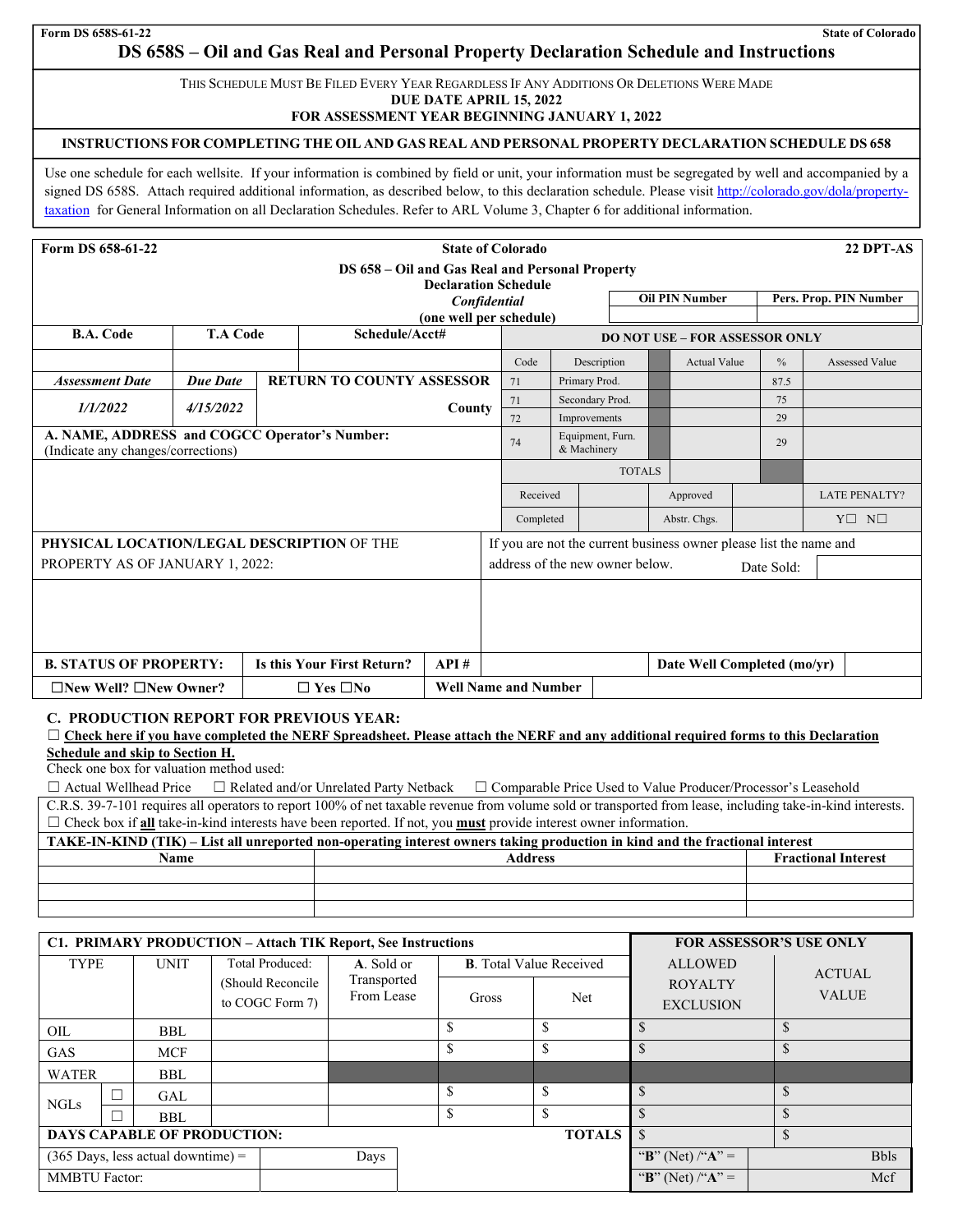|                            | C2. SECONDARY PRODUCTION – Attach TIK Report, See Instructions |                                              |                           |            |  | <b>FOR ASSESSOR'S USE ONLY</b> |                                  |                      |              |
|----------------------------|----------------------------------------------------------------|----------------------------------------------|---------------------------|------------|--|--------------------------------|----------------------------------|----------------------|--------------|
| <b>TYPE</b><br><b>UNIT</b> |                                                                | <b>Total Produced:</b><br>(Should Reconcile) | A. Sold or<br>Transported |            |  | <b>B.</b> Total Value Received | <b>ALLOWED</b><br><b>ROYALTY</b> | <b>ACTUAL</b>        |              |
|                            |                                                                |                                              | to COGC Form 7)           | From Lease |  | Net<br>Gross                   |                                  | <b>EXCLUSION</b>     | <b>VALUE</b> |
| OIL                        |                                                                | BBL                                          |                           |            |  | S                              |                                  |                      |              |
| <b>GAS</b>                 |                                                                | <b>MCF</b>                                   |                           |            |  | \$                             |                                  | \$                   |              |
| <b>WATER</b>               |                                                                | BBL                                          |                           |            |  |                                |                                  |                      |              |
| <b>NGLs</b>                | $\Box$                                                         | GAL                                          |                           |            |  | \$                             |                                  | \$                   |              |
|                            |                                                                | <b>BBL</b>                                   |                           |            |  | \$                             |                                  | $\mathcal{S}$        |              |
|                            | <b>TOTALS</b><br><b>DAYS CAPABLE OF PRODUCTION:</b>            |                                              |                           |            |  | $\mathcal{S}$                  |                                  |                      |              |
|                            |                                                                | $(365$ Days, less actual downtime) =         |                           | Days       |  |                                |                                  | "B" (Net) /" $A$ " = | <b>Bbls</b>  |
| <b>MMBTU Factor:</b>       |                                                                |                                              |                           |            |  |                                |                                  | "B" (Net) /"A" =     | Mcf          |

# **D. EXCLUDABLE ROYALTIES**

Excludable royalty amounts are limited to the fractional interest owned by the U.S. Government, a Government Agency, the State of Colorado, any agency or political subdivision of the State of Colorado, or any Indian Tribe. **The taxpayer must list the dollar amount of royalties actually paid.** The "Royalty % Exempt from Taxation" is based on the dollar amount actually paid.

| <b>Name of Agency</b> | <b>Royalty \$ Exempt from Taxation</b> | <b>Royalty % Exempt from Taxation</b> |  |  |
|-----------------------|----------------------------------------|---------------------------------------|--|--|
|                       |                                        | $\frac{0}{0}$                         |  |  |
|                       |                                        | $\frac{0}{0}$                         |  |  |
|                       |                                        | $\frac{6}{6}$                         |  |  |
|                       |                                        | $\frac{0}{0}$                         |  |  |

#### **E. EQUIPMENT INVENTORY LISTING**

Since wellsite equipment and tank battery equipment are valued by the assessor from an oil and gas equipment market value manual published by the Division of Property Taxation, you should complete this section**.** In accordance with § 39-3-119.5, C.R.S., your property is exempt from ad valorem taxation if the total actual value (market value) of all well equipment (personal property) owned by you per county is \$50,000 or less. If you are a first time filer or are unsure as to whether the total actual value of your personal property per county exceeds \$50,000, please contact the county assessor. **Whether or not you file a declaration schedule, the assessor may select your business for an audit.** 

☐ Check here if there is **NO CHANGE** to boxes **E1** through **E5**, **F**, and **G**.

## **E1. WELL CHARACTERISTICS**

| <b>SIN NAME:</b><br>$\mathbf{B}$<br><b>BASIN</b>    |      |      |                                     | DEPTH.<br><b>WEL</b> |  |
|-----------------------------------------------------|------|------|-------------------------------------|----------------------|--|
| $AA$ CC $\sim$<br>$\sim$<br>(check one):<br>≂LASS ⊓ | 10IL | ∃GAS | <b>SEAMS GAS</b><br>$\sim$<br>JCOAL |                      |  |

#### **E2. METHOD OF PRODUCTION** – Check where applicable.

| <b>METHOD OF LIFT:</b>  | $\Box$ FLOWING | $\Box$ PUMPING             | $\Box$ PLUNGER LIFT                    | ∃ HYDRAULIC UNIT     |     | $\Box$ PROGRESSIVE CAVITY |  |  |
|-------------------------|----------------|----------------------------|----------------------------------------|----------------------|-----|---------------------------|--|--|
| MOTOR TYPE:             | $\exists$ GAS  | $\Box$ ELECTRIC            | $\Box$ ESP (Electric Submersible Pump) |                      |     |                           |  |  |
| <b>TANKS INSTALLED:</b> | $\Box$ ON SITE | $\Box$ COMMON TANK BATTERY |                                        |                      |     |                           |  |  |
| SECONDARY WELL TYPE:    | $\Box$ SUPPLY  | □ DISPOSAL                 | $\Box$ INJECTION:                      | (If Injection Well)- | CO2 | $\sqsupset$ water         |  |  |

#### **E3. INSTALLED EQUIPMENT** – Indicate quantity of each on location. (Please attach a separate listing of equipment that has been overhauled)

| # TANKS (AT WELL SITE):                                                                 |  |                                                | # TANKS IN COMMON TANK BATTERY: |        |                |                |  |
|-----------------------------------------------------------------------------------------|--|------------------------------------------------|---------------------------------|--------|----------------|----------------|--|
| # PRODUCTION UNIT(S):                                                                   |  | # DEHYDRATOR(S) $\Box$ <5 $\Box$ >6 mmscf/day: |                                 |        |                |                |  |
| # SKIMMING TANKS:                                                                       |  | # WATER TANKS:                                 |                                 | (size) |                | (type)         |  |
| $#$ HEATER TREATER(S):                                                                  |  | $#$ SEPARATOR(S):                              |                                 | (size) |                |                |  |
| OVERALL EQUIPMENT CONDITION (check one):                                                |  | $\Box$ VERY GOOD                               |                                 |        | $\Box$ AVERAGE | $\Box$ MINIMUM |  |
| Based on year of manufacture, indicate the average age of installed wellsite equipment: |  |                                                |                                 |        |                |                |  |

#### **E4. ADDITIONAL INSTALLED EQUIPMENT** – Indicate quantity of each on location.

|                                          |    |                                             |                          |  |                 |                                     |                 |                |  | ENVIRONMENTAL CONTROL SYSTEM DEVICES |                   |
|------------------------------------------|----|---------------------------------------------|--------------------------|--|-----------------|-------------------------------------|-----------------|----------------|--|--------------------------------------|-------------------|
| MEASUREMENT EQUIPMENT (Meter Run)        |    |                                             | CATHODIC PROTECTION UNIT |  |                 | #Vapor Flare System(s) (Encl. Stk.) |                 |                |  |                                      |                   |
| 2"<br>4"                                 | 6" | $\#w/Rectifier$                             |                          |  | #w/Solar Panels |                                     | #Vapor Recovery |                |  | $\# \text{Vapor Tower(s)}$           |                   |
| $\#WELLHEAD(S):$                         |    | $\Box$ Flanged $\Box$ Threaded $\Box$ Combo |                          |  | #SEPARATORS:    | (size)                              |                 | Waterflowline  |  | $\Box$ Stl $\Box$ Poly               | (f <sup>t</sup> ) |
|                                          |    |                                             |                          |  |                 |                                     |                 |                |  |                                      |                   |
| $# IN-LINE HEATER:$                      |    | #CIRCULATION PUMP UNITS:                    |                          |  |                 | #GAS BOOSTER LINE COMPRESSOR:       |                 |                |  |                                      | hp                |
| #METER HOUSE:                            |    | # RECYCLE PUMP:                             |                          |  |                 | #FILTER VESSELS (avg. all sizes):   |                 |                |  |                                      |                   |
| #PIT TANKS:                              |    | #CHEMICAL TANKS:                            |                          |  |                 | #IMMERSION TANK HEATERS:            |                 |                |  |                                      |                   |
| #LACT UNIT:                              |    | # CHEMICAL PMP/TNK:                         |                          |  |                 | #FREE WATER KNOCKOUTS:              |                 |                |  |                                      | (size)            |
| #COMBUSTORS:                             |    | #SMALL COMBUSTORS:                          |                          |  |                 | SOUND PANELS (surface sq. ft.):     |                 |                |  |                                      |                   |
| OVERALL EQUIPMENT CONDITION (check one): |    |                                             | $\Box$ VERY GOOD         |  | $\Box$ AVERAGE  |                                     |                 | $\Box$ MINIMUM |  |                                      |                   |